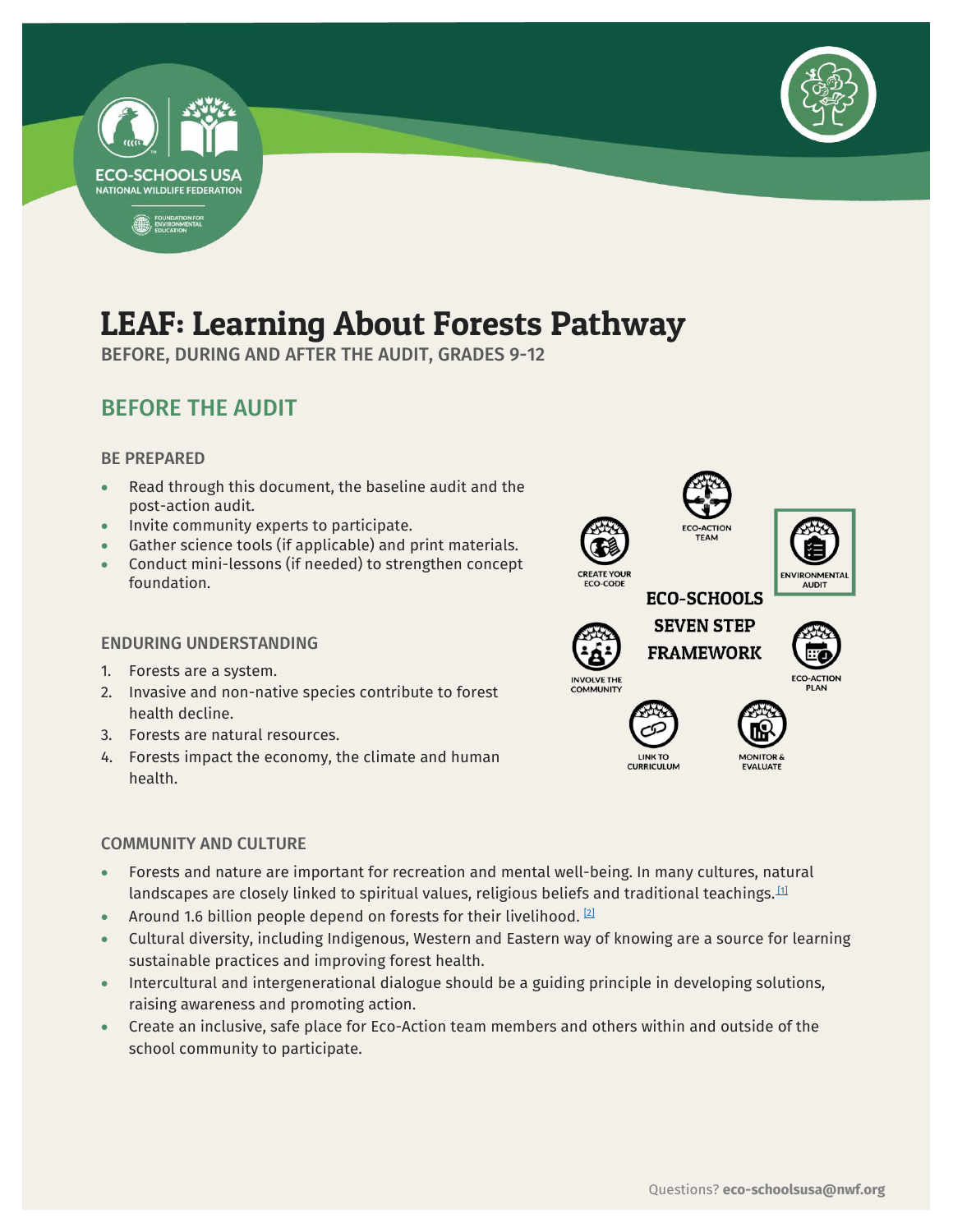



INTERDISCIPLINARY CONNECTIONS

HOOLS US

- Language Arts Trees have been the inspiration behind numerous great written works, such as The Giving Tree and Dante's Inferno. Let student's use trees to craft poetry, prose or a piece of non-fiction.
- Math Calculate the economic impact schoolyard trees over the course of a calendar year.
- Agriculture Introduce students to agroforestry, the land management strategy that incorporates the planting, cultivation, and conservation of trees alongside crops or livestock farming.
- **Technology –** What applications currently exist and what space needs to be filled when it comes to understanding the impact forests have on the environment? What might students develop in order to better track tree or forest health, to raise awareness and supports individual, school or community action?

# SUSTAINABLE GWALS

 In 2016, seventeen Global Goals for Sustainable Development were adopted by world leaders at a United Nations Summit. These goals universally apply to all countries, therefore Eco-Schools USA is committed to doing our part. Over the next fifteen years, efforts will be made by governments, institutions and citizens all across the globe to end all forms of poverty, fight inequalities and tackle climate change, while ensuring nobody is left behind.





Make cities and human settlements inclusive, safe, resilient and sustainable.



Protect, restor and promote sustainable use of terrestrail ecosystems, sustainably manage forests, combat desertification and halt and revers land degradation hand biodiversity loss.

Learn more at **globalgoals.org**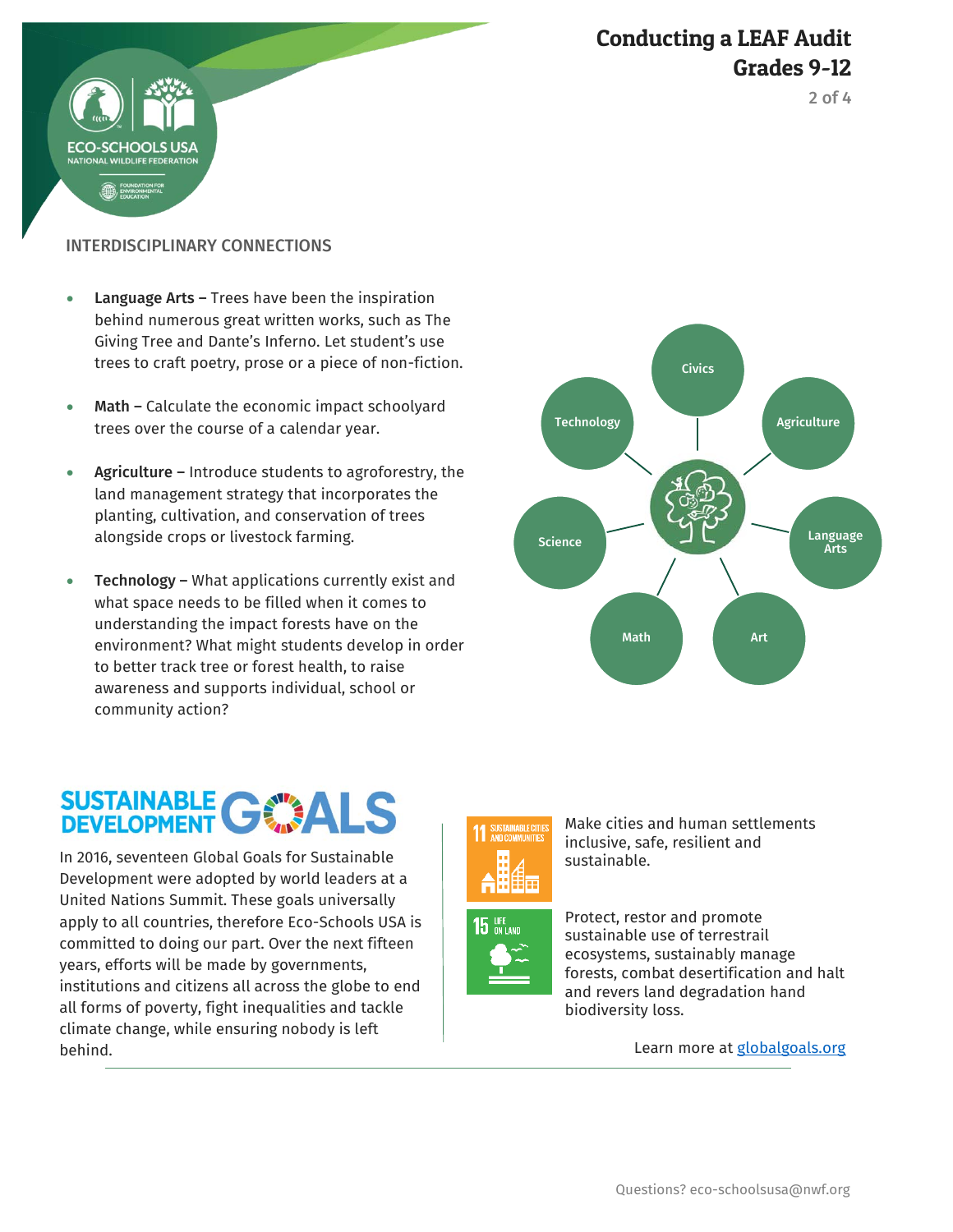#### Conducting a LEAF Audit Grades 9-12

### CONDUCT THE AUDIT

#### GATHER THE FOLLOWING MATERIALS

- 
- 
- 
- Regional/state tree, plant and animal field guides
- 
- Clip boards Measuring tape (50-100M) Forestry diameter tape
	-
	- Temperature probes or thermometers for water and soil (optional)
- Student worksheet(s)  $\bullet$  Audit form  $\bullet$  Science notebook
	-
	- Tree flags Tree flags **SEEK** app by iNaturalist or other
		- Probes or kits for water and soil quality (optional)

#### **PROCEDURE**

- 1. Before the audit, contact local experts who are willing to assist. These individuals can provide more in depth understanding and can help direct the team when questions arise and/or concerns arise.
- 2. Read through the audit. As an Eco-Action Team determine, based on the area being investigated, how much time will be needed to complete the baseline or post-action audit.
- 3. Highlight the locations on a school map where teams will collect data.
- 4. Conduct the baseline audit and make plans to conduct the post-action audit.
- 5. Analyze the results and develop an action plan.
- 6. Frequently communicate results and plans with the school and community.